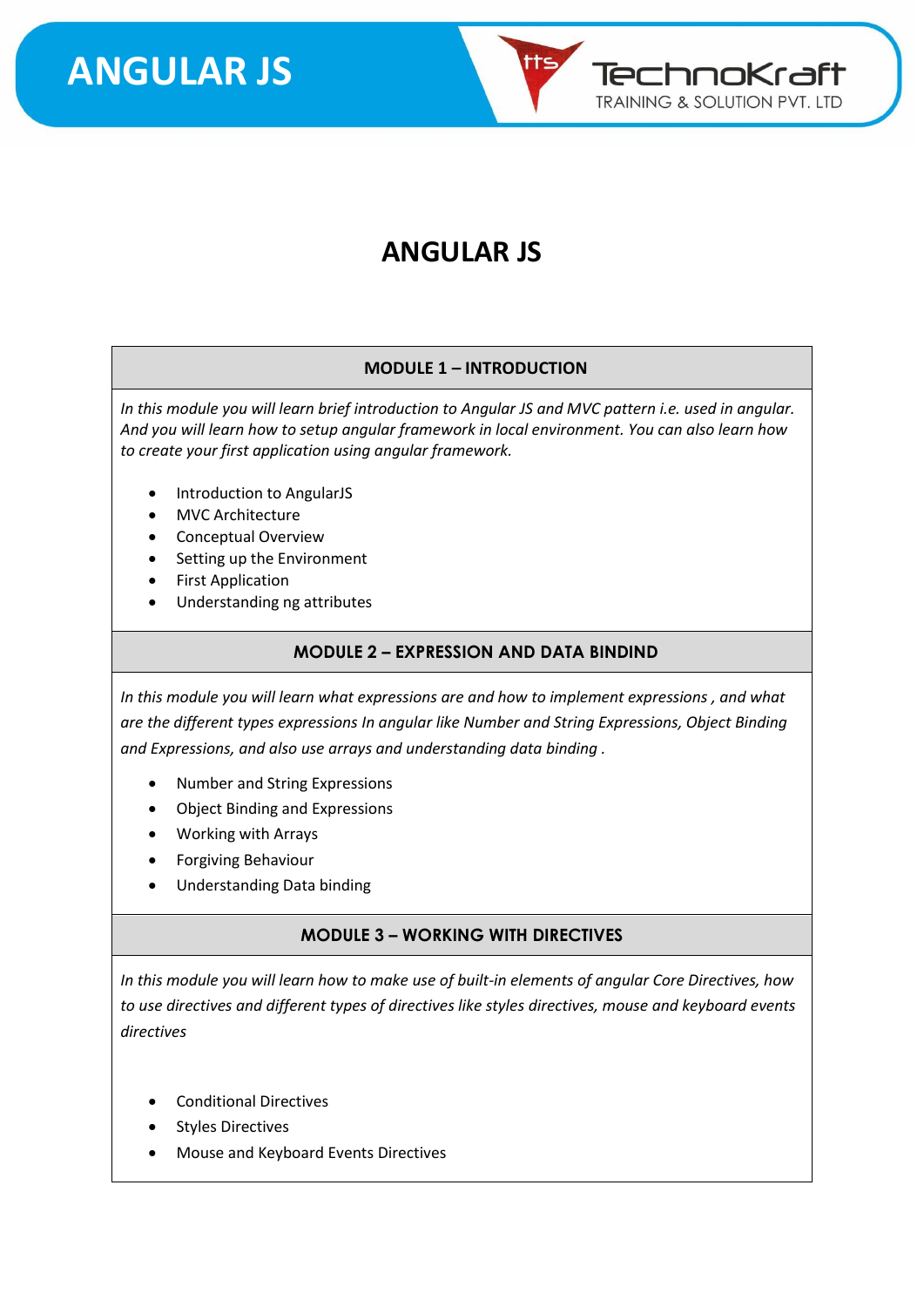

#### **MODULE 4 – CONTROLLERS**

*In this module you will learn about \$scope context and controllers and how to use controllers and \$scope object ,passing parameters to the methods and also we will learn how to create nested controllers and Scope Inheritance , Multiple Controllers and their scopes.*

- Understanding Controllers
- Programming Controllers & \$scope object
- Adding Behaviour to a Scope Object
- Passing Parameters to the Methods
- Having Array as members in Controller Scope.
- Nested Controllers and Scope Inheritance.
- Multiple Controllers and their scopes

#### **MODULE 5 – FILTERS**

*In this module you will learn what are pipes, what is the use of pipes, and also, we will learn builtin pipes in angular, how to create custom pipes and how to use those custom pipes in our code.*

- Built-In Filters
- Uppercase and Lowercase Filters
- Currency and Number Formatting Filters
- OrderBy Filter
- Filter Filter
- Creating Custom Filter

#### **MODULE 6 – FORMS**

*In this module you will learn how to deal with forms and its controls using angular framework, you will learn how to perform validations using HTML5 attributes (minlength, maxlength, pattern etc...) and how to make use of JavaScript events*

- Using Simple Form
- Working with Select and Options
- Input Validations
- Using CSS classes
- Form Events
- Custom Model update triggers
- Custom Validations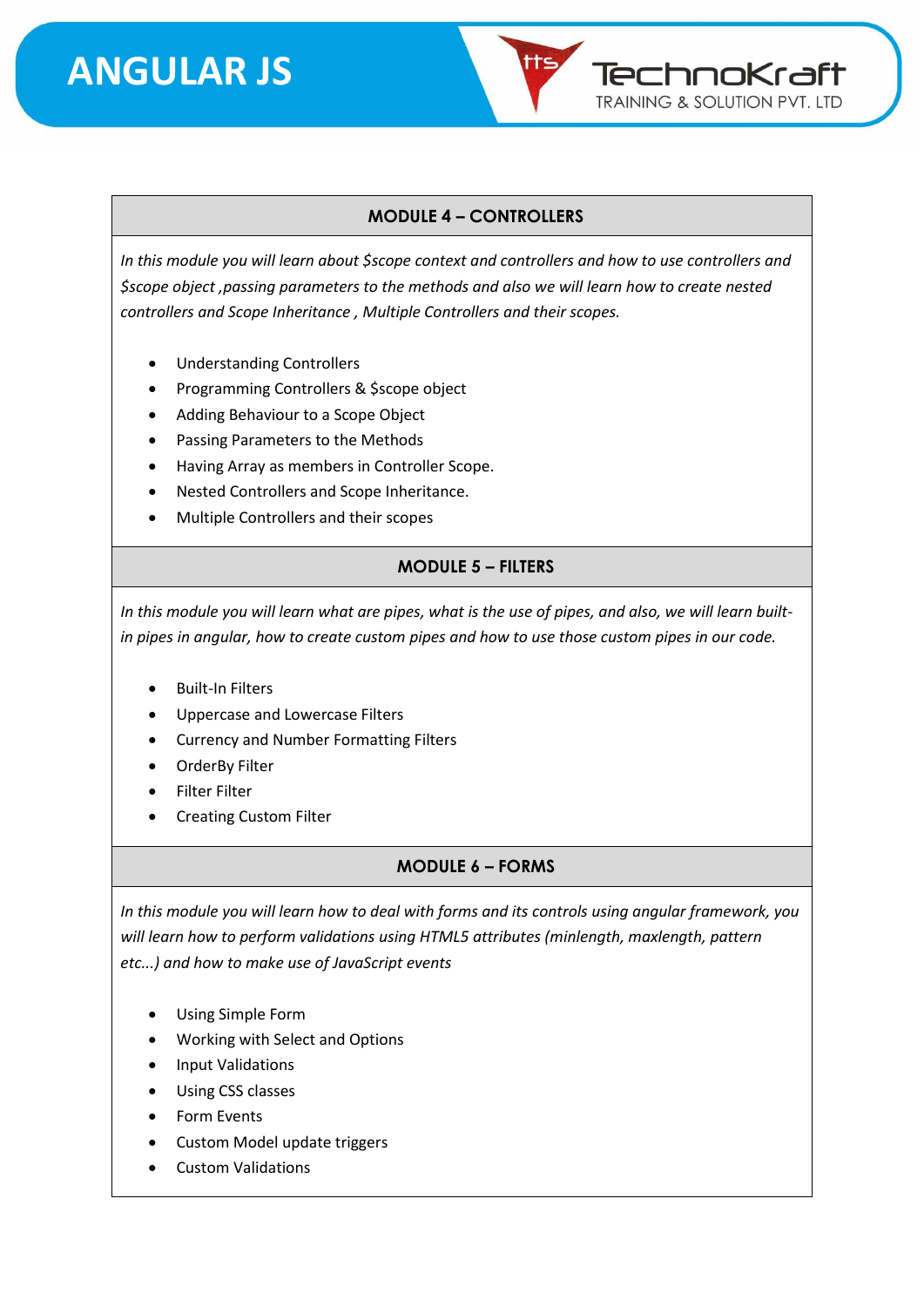

#### **MODULE 7 – MODULES**

*In this module you will learn what are modules a why they are used. And also, what is the Module Loading and Dependencies, how to setup of application, and also we going to learn what is creation and retrieval.*

- Why Module?
- Module Loading and Dependencies
- Recommended Setup of Application
- Creation vs Retrieval

**MODULE 8 – SERVICES** 

*In this module you will learn about services and Dependency Injection (DI). And also, we will learn how to creating services, and advantages of services, how to inject dependencies in a service.* 

- Understanding Services
- Developing Creating Services
- Using a Service
- Injecting Dependencies in a Service

#### **MODULE 9 – AJAX IN ANGULAR JS**

*In this module you will learn how to use built in services of angular framework and ajax implementation using \$http and \$q services. And also, we will learn Ajax Implementation using \$http and \$q Service.*

- \$http Service
- \$q Service
- Ajax Impl using \$http and \$q Service

#### **MODULE 10 – ROUTING**

*In this module you will learn and introduction to SPA (Single page application) and how to perform routing in angular framework.* 

\_\_\_\_\_\_\_\_\_\_\_\_\_\_\_\_\_\_\_\_\_\_

- Introduction to SPA
- Creating HTML Templates
- Configuring Route Provider